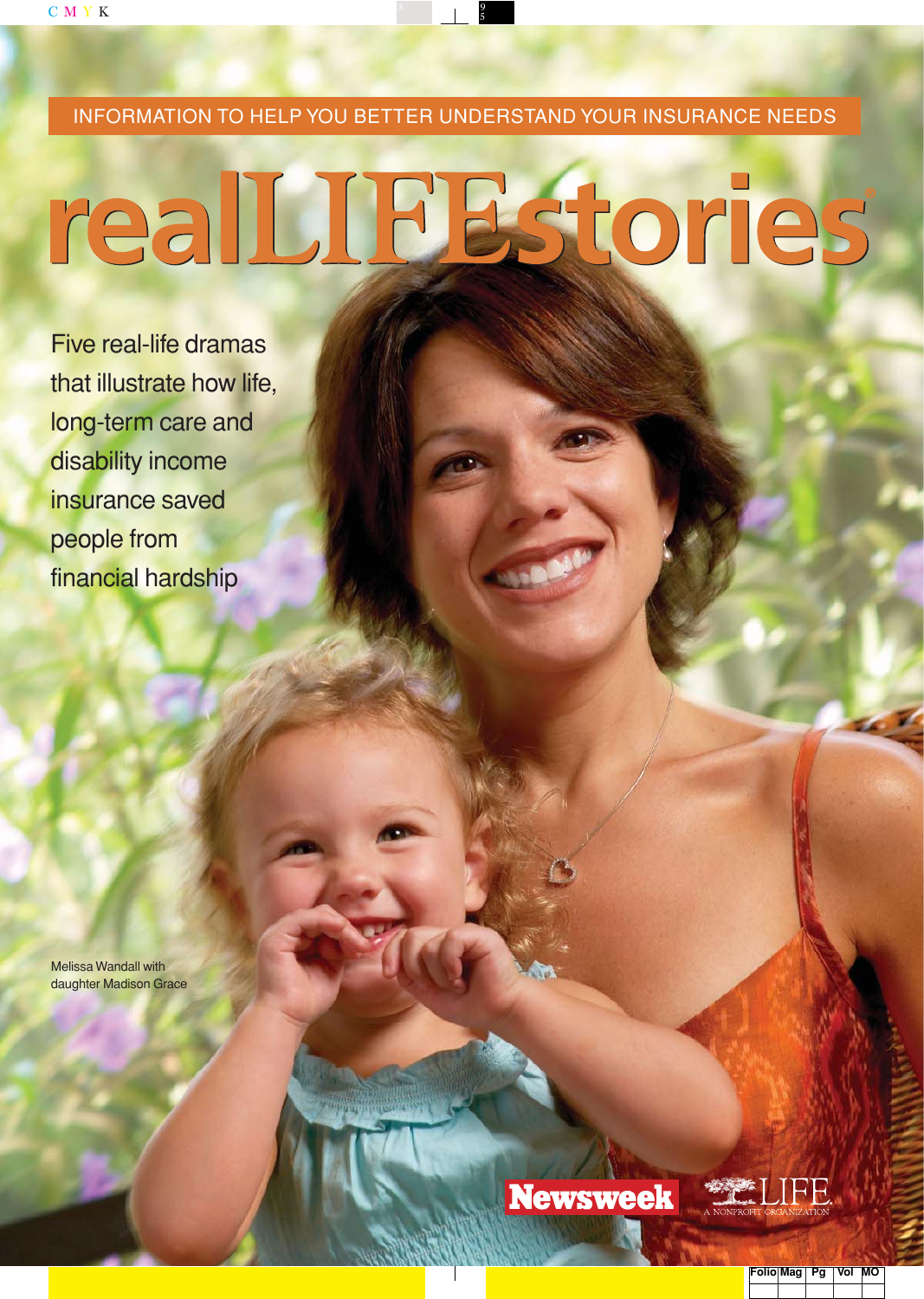# **INSURANCE** The Foundation of a Sound Financial Plan

To help Americans better understand where insurance fits into their family finances, LIFE and Newsweek, Inc. are proud to sponsor this special section.

No one knows what the future holds. That's why you need a plan to help ensure that no matter what twists and turns life sends your way, you'll have a financial safety net to protect you and your family.

This special section provides information to help you guard against three of the greatest financial risks we all face – becoming sick or disabled, living too long, or dying too soon. We hope you find it useful.

## **LIFE INSURANCE**



If someone would suffer financially at your death, you need life insurance. Whether you are a breadwinner or a stay-at-home parent, you perform valuable functions that would be expensive to replace.

#### **>> HOW MUCH DO I NEED?**

Most people want life insurance to cover three main types of expenses: immediate expenses, such as funeral expenses, taxes and outstanding debts you'd want paid off when you die; ongoing expenses, such as everyday living costs for things like food, transportation, mortgage or rent payments, and; future expenses, such as money to fund a collegeor retirement-savings plan. When you consider all the things that life insurance proceeds need to fund and how long the money would be needed, you begin to realize that your need for coverage is often 10 to 20 times your annual income.

#### **>> HOW DO I KNOW IF I NEED \$250,000, \$500,000 OR MORE?**

Online calculators like the one offered by the nonprofit LIFE Foundation (www.life-line.org/lifecalculator) can provide you with a general sense of your life insurance needs. After you've done that, contact a qualified insurance professional in your area. A good insurance advisor will conduct a thorough needs analysis and then offer recommendations on the amount and type of insurance that would be best suited to your specific needs and budget.

#### **>> WILL I NEED TO REEVALUATE MY NEEDS OVER TIME?**

Insurance needs change as events in your life change, so you should evaluate your coverage every few years, and especially after major milestones such as getting married, having a baby, buying a home, or getting a new job or promotion.

#### **>> WHERE CAN I BUY IT?**

Most people buy from an insurance agent or other financial advisor who can conduct a needs analysis, explain coverage options, and find the right products to fit your specific needs. Buying over the Internet or through an employersponsored program are other options you may want to consider.



This brochure, originally published as a special section in Newsweek, is a service of the Life and Health Insurance Foundation for Education, a non-profit organization dedicated to helping consumers make smart insurance decisions to safeguard their families' financial futures.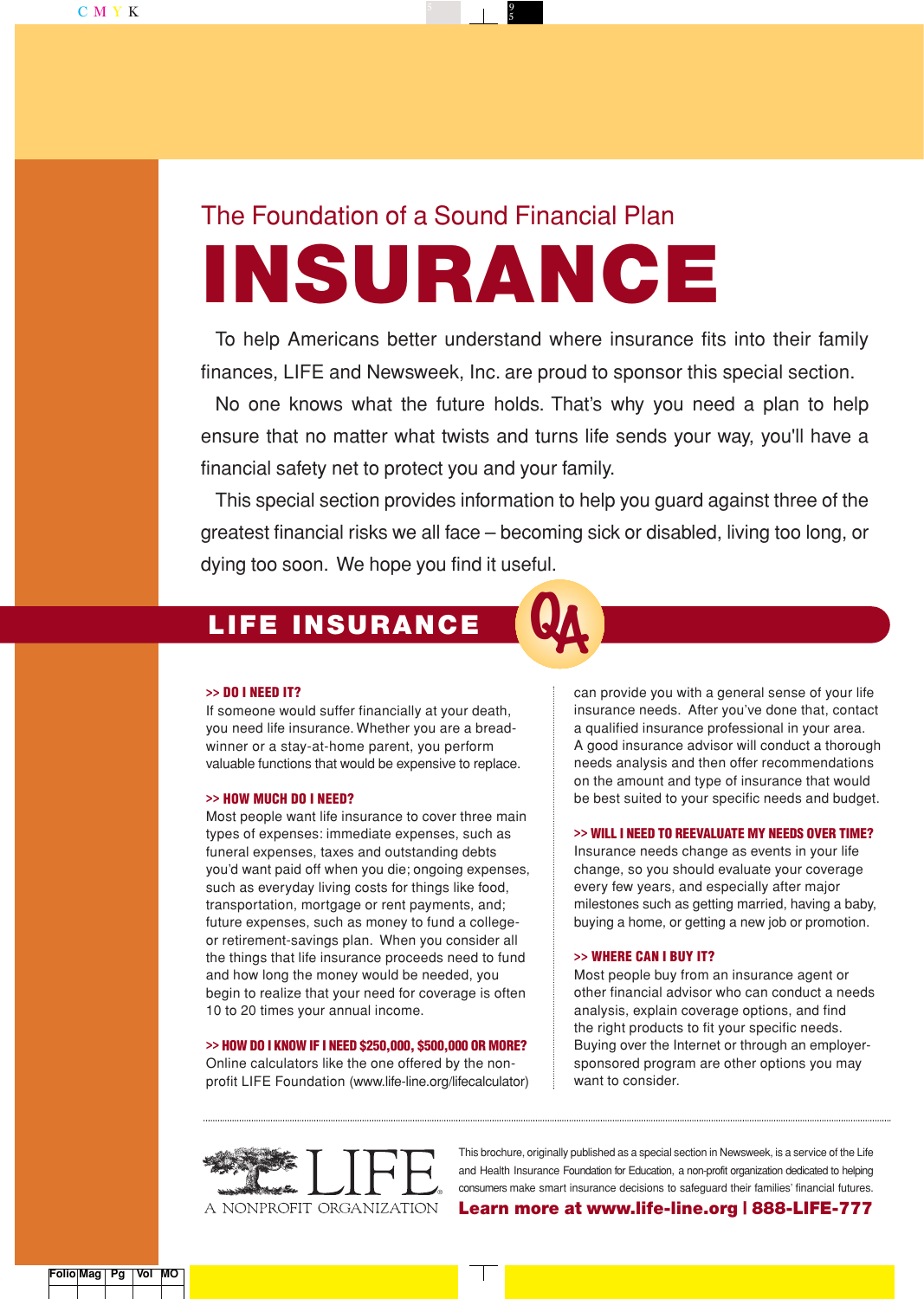# **Keeping His Spirit Alive**



s a young insurance agent, Mark Wandall didn't<br>need to be convinced to buy life insurance. But e<br>Mark would be amazed at all that the insurance<br>meant for his wife. Melisse, and for many other people. need to be convinced to buy life insurance. But even Mark would be amazed at all that the insurance has meant for his wife, Melissa, and for many other people he never met.

Mark was just 30 when he was killed in an auto accident less than a mile from his Bradenton, Fla., home. He was the

#### **Melissa Wandall with daughter Madison Grace**

passenger in a car that was broadsided by a driver who ran a red light. He died less than a week after celebrating his first wedding anniversary and just 19 days before the birth of his daughter, Madison Grace.

The life insurance has allowed Melissa to remain in the family home, take time off from her career so she can be a full-time mom, and put money into a college fund for Madison Grace.

The insurance has also given Melissa the opportunity to keep Mark's spirit alive through two important causes. She formed the Mark Wandall Foundation to raise money for worthy causes in her community. She also is the driving force behind a citizens' coalition pushing for a new state law, the Mark Wandall Traffic Safety Act, that would stiffen criminal penalties for red-light running. "Melissa is making a difference in the community and in the state of Florida," says Joseph St. Onge, ChFC, who worked

with Mark and was one of his closest friends.

Life insurance has provided Melissa with options that wouldn't otherwise have been available to a young, single mother. "Without it, I don't think I would have the time or the energy to put into the foundation and the coalition," says Melissa. "It has allowed me to do these things and to be at home with my daughter."

#### **Don't Let These 5 Excuses Stop You from Getting the Life Insurance You Need**

| <b>EXCUSES</b>                                           | <b>THINK ABOUT THIS</b>                                                                                           |  |
|----------------------------------------------------------|-------------------------------------------------------------------------------------------------------------------|--|
| <b>1.</b> It's too expensive                             | Not having adequate coverage could be more costly to your family                                                  |  |
| <b>2.</b> I haven't gotten around to it                  | There are no quarantees in life, so don't procrastinate                                                           |  |
| 3. I prefer to put my money elsewhere                    | Might work if you're sure you're going to live a nice long life                                                   |  |
| <b>4.</b> I worry about making the wrong decision        | A qualified insurance professional can answer all your<br>questions and guide you through the buying process      |  |
| 5. The coverage I have through my employer is sufficient | Typically, employers provide a modest amount of coverage,<br>and you can't take it with you if you leave your job |  |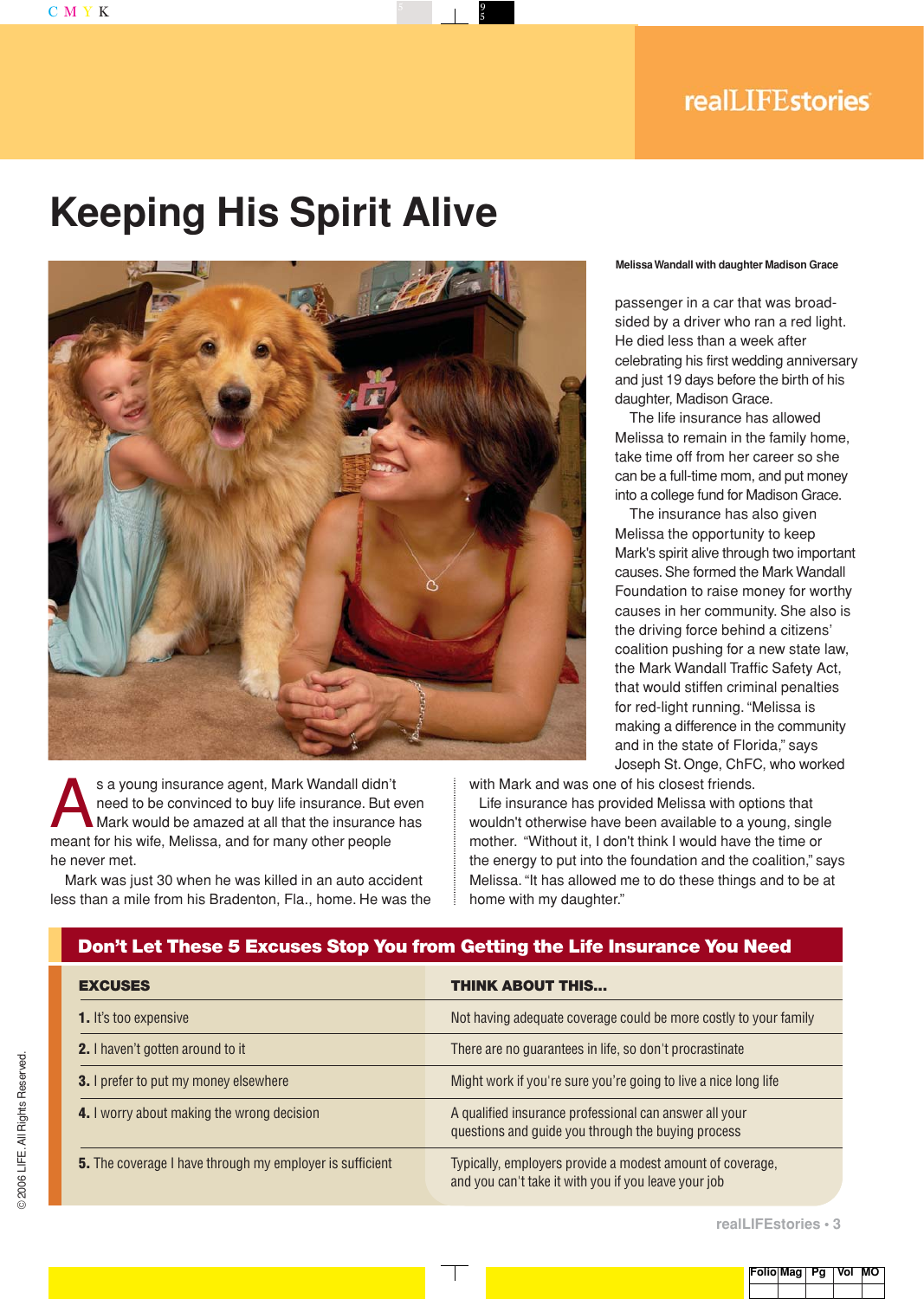### realLIFEstories

## **Insurance Allows Dad to be a Dad**



**Client Dan Claus (top right) along with his 4 sons and agent Paul Miller, CLU, ChFC (seated)**

eggy and Dan Claus always managed to make the<br>best out of challenging situations. They found their<br>house, an abandoned century-old Victorian, in the<br>of a new bighway They paid to have it moved six miles aw best out of challenging situations.They found their first house, an abandoned century-old Victorian, in the path of a new highway.They paid to have it moved six miles away to a new lot, and with extensive renovations it became their dream home.When Peggy lost her job as a computer support specialist at a local bank, she started her own consulting firm and it quickly became a more rewarding career.

One of Peggy's clients was her friend, Paul Miller, ChFC,

CLU, an insurance agent. She took care of his computers, and he vowed to always take care of her family.When Peggy's business started to take off, Paul knew she needed more life insurance because her income had grown significantly. With Paul's help, Peggy doubled her coverage. Two years later Peggy was diagnosed with breast cancer. To help pay her mounting medical costs, Peggy was able to borrow against the cash value of several permanent life insurance policies she had owned for almost twenty years.

Sadly, after a three-year battle, Peggy died at age 48, leaving behind Dan and their four sons. Dan, 52, used the insurance benefits to repay the loans against her policies and other medical costs and debts that had accumulated

during Peggy's illness. He also paid off half their mortgage.

More importantly, the insurance allowed Dan to accept a lower-paying job closer to home in northeast Iowa. Now instead of a 70-mile commute and having to work 12-hour shifts and every other weekend, Dan works weekdays until 3:30 p.m. That gives him the freedom to be there when the boys arrive home from school, attend all their activities and fully participate in their lives. "That's really important to me, and I know it would be important to Peg."

|                                       | <b>TERM</b>                                                                                                                          | <b>PERMANENT</b>                                                                      |
|---------------------------------------|--------------------------------------------------------------------------------------------------------------------------------------|---------------------------------------------------------------------------------------|
| <b>LENGTH OF</b><br><b>COVERAGE</b>   | Ceases at end of specified term period, typically<br>one to 30 years                                                                 | Continues until age 100 or later so long as<br>premiums are paid                      |
| <b>PREMIUMS</b>                       | Lower than permanent insurance premiums<br>when initially purchased, but increase with age                                           | Initially higher than term insurance premiums,<br>but are often level for life        |
| <b>CASH SURRENDER</b><br><b>VALUE</b> | <b>None</b>                                                                                                                          | Accumulates cash surrender value or loan value<br>on a tax-deferred basis             |
| <b>KEY ADVANTAGE</b>                  | Typically offers the highest death benefit<br>for the lowest cost                                                                    | Offers lifelong protection and tax-deferred savings                                   |
| <b>KEY</b><br><b>DISADVANTAGE</b>     | Any number of factors (e.g., age, health status,<br>etc.) may make it too expensive to continue<br>coverage after the "term" expires | Initially larger premiums may make it difficult to<br>buy amount of protection needed |

#### **What Kind of Life Insurance is Right for Me?**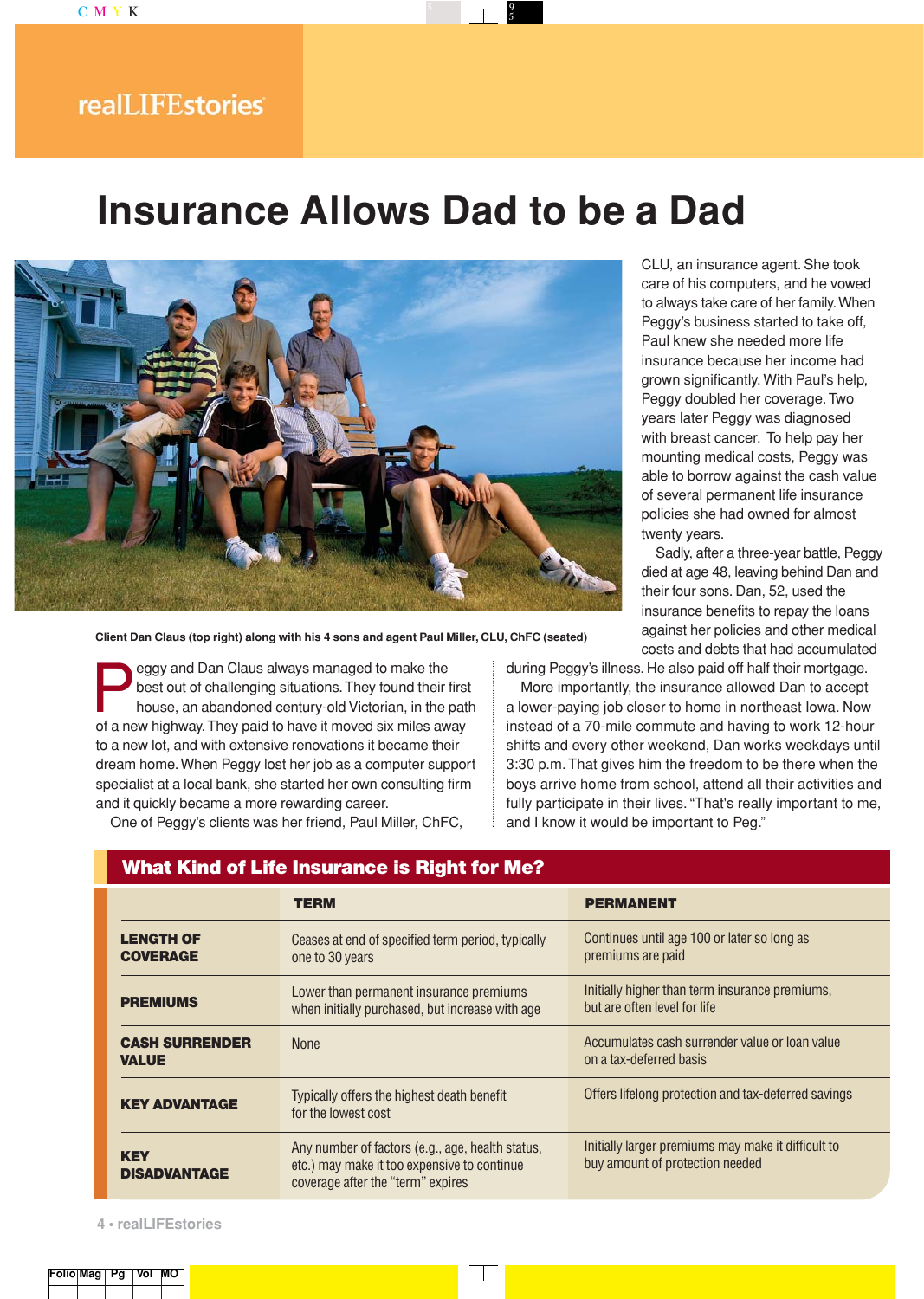## **An Insurance Safety Net Holds Fast**



**Left: Client Frank Szatkowski and family along with agent Rich Lazarski, CLU, CPCU (wearing tie) Right: Dr. John Mackenbach (right), who bought Frank's share of dental practice with insurance money, along with Frank's son, Adam, now a partner in the business**

rank Szatkowski was a successful dentist, an avid<br>
outdoorsman and a tournament handball player be<br>
Lou Gehrig's Disease robbed him of the ability to s<br>
walk or even est. Though he is fed through a tube and m outdoorsman and a tournament handball player before Lou Gehrig's Disease robbed him of the ability to speak, walk or even eat.Though he is fed through a tube and must communicate with the aid of a laptop computer and a laser pointer controlled by his head movements, friends and family marvel at his indomitable spirit and ready smile.

The disease forced Frank to stop working at age 56, a year and a half after the first symptoms appeared. But a safety net of insurance designed by Frank's agent, Rich Lazarski, CLU, CPCU, shielded his Chicago-area dental practice and his family from financial catastrophe. A business overhead disability policy paid \$25,000 a month to cover office expenses and employee salaries after Frank became disabled. Frank and his business partner also had the foresight to set up a buysell agreement and purchase disability buy-out contracts to fund it. Those arrangements provided Frank's partner with the funds to buy out his share of the dental practice.

Because of health insurance and an individually owned disability policy, Frank has never had to touch his retirement plans to pay the enormous cost of his 24-hour home care and medical bills.What's more, a provision of Frank's permanent life insurance policy calls for premiums to be waived in the event of disability. So his coverage remains in force and its cash value continues to grow even though he'll never pay another penny in premiums.

Thanks to the smart insurance plans that Frank and Rich designed, implemented and adjusted over the years, the

dental practice hasn't missed a beat and Frank's family will always be financially secure. "I don't know where we would be right now if they weren't so diligent in making sure everything was addressed," says Frank's wife, Judy. "I'm just so thankful that they were."

#### **Did You Know That Life Insurance Can Protect Your Business Too?**

**>> BUY-SELL AGREEMENTS** funded with life and disability insurance allow remaining business owners to buy the company interests of a deceased owner at a previously agreed-upon price.

**>> BUSINESS OVERHEAD INSURANCE** reimburses a business for overhead expenses in the event a business owner becomes totally disabled. These policies typically pay benefits for one to two years, and help cover expenses like salaries, taxes, employee benefits, rent or mortgage, utilities, equipment, etc.

**>> KEY PERSON INSURANCE** can provide business owners with the financial flexibility to either hire a replacement or work out an alternative arrangement when a key employee dies.

**>> SOLE PROPRIETORS** may purchase a policy that covers them for the value of the company, whether or not the surviving family is able to sell it.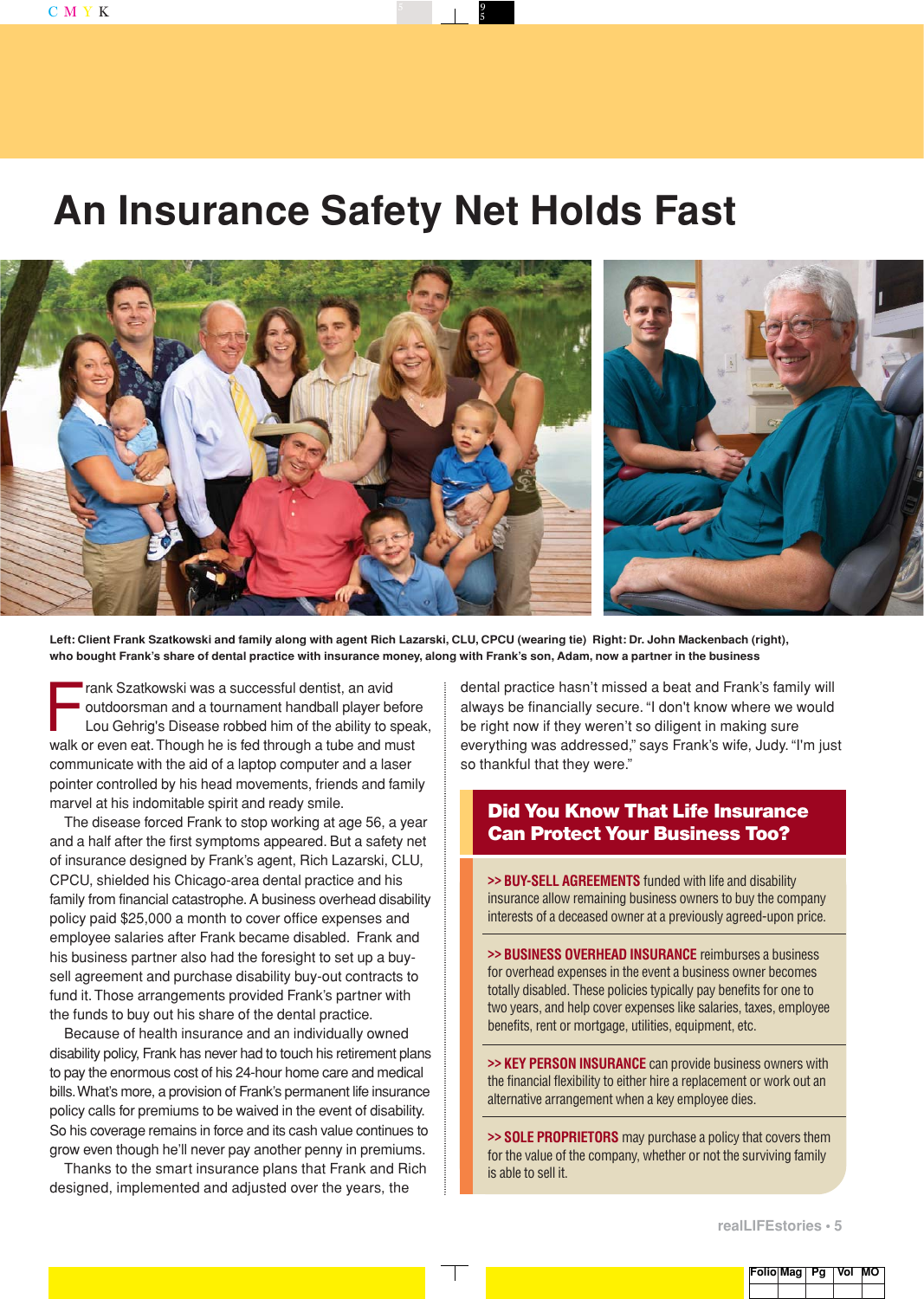# **A New Home Saved From Disaster**



#### **Agent Gillian Lotz (left), clients Cindy and Matt Wrenn with daughter Sarah**

Indy and Matt Wrenn were days away from closing<br>on their dream home when disaster struck. Cindy,<br>28, suddenly fell ill while teaching a real estate cla<br>and was rushed to the bosnital. She was stricken with a on their dream home when disaster struck. Cindy, 28, suddenly fell ill while teaching a real estate class and was rushed to the hospital. She was stricken with a brain aneurysm, and during surgery she suffered a stroke.

With Cindy in critical condition and fighting for her life, the house closing seemed out of the question. It was unclear if Cindy would survive, let alone return to her job at a real estate title company. Matt's teaching salary wasn't enough, on its own, to qualify for the mortgage. Knowing how much the home meant to Cindy, Matt contacted his insurance agent, Gillian Lotz, who had helped the couple purchase disability insurance policies. Lotz pointed out to the lender that Cindy's individual coverage, combined with the disability benefit she received from her employer, would replace 70% of her salary until she turned 65.The loan was approved.

Cindy's recovery was nothing short of miraculous. A month after the stroke, Cindy was released from the hospital, and a few weeks later she moved into her new home in picturesque rural Maryland. Just four months after the saga began, Cindy was able to return to her job part-time. The income Cindy earned allowed her to move from a full to a partial disability claim.

Today, Cindy is off claim, in good

health and owns her own title company. Matt is a state fire marshal. They also are proud parents of a year-and-a-halfold daughter, Sarah. If disaster should ever strike again, Cindy plans to keep her disability policy in force until she retires, and she pays the same premiums that she paid before she became ill. "When you're in your twenties, you don't think of such things as disability insurance," says Cindy. "I'm so thankful that I had it."

#### **Do I Need Disability Income Insurance?**

#### **Think About This...**

- Nearly one out of every three workers over age 30 will suffer a disability lasting three months or longer at some time in their working career.<sup>1</sup>
- Nearly half of all home foreclosures are caused by an unforeseen disability.<sup>2</sup>
- More disabilities are the result of illness rather than accidents.3
- Each year, about 70 percent of those who apply for Social Security disability benefits get denied.4



#### **Still Not Convinced?**

**>> If you became disabled and could no longer work, how would your family get by financially?**

To assess the income needed to make ends meet should you become disabled and unable to work, use LIFE's online calculator at:

**www.life-line.org/disabilitycalculator**

Sources: 'America's Health Insurance Plans, 2004 RNorton's Bankruptcy Law Advisor, 2000 JHA Disability Survey, 2002 4Social Security Administration, 2003